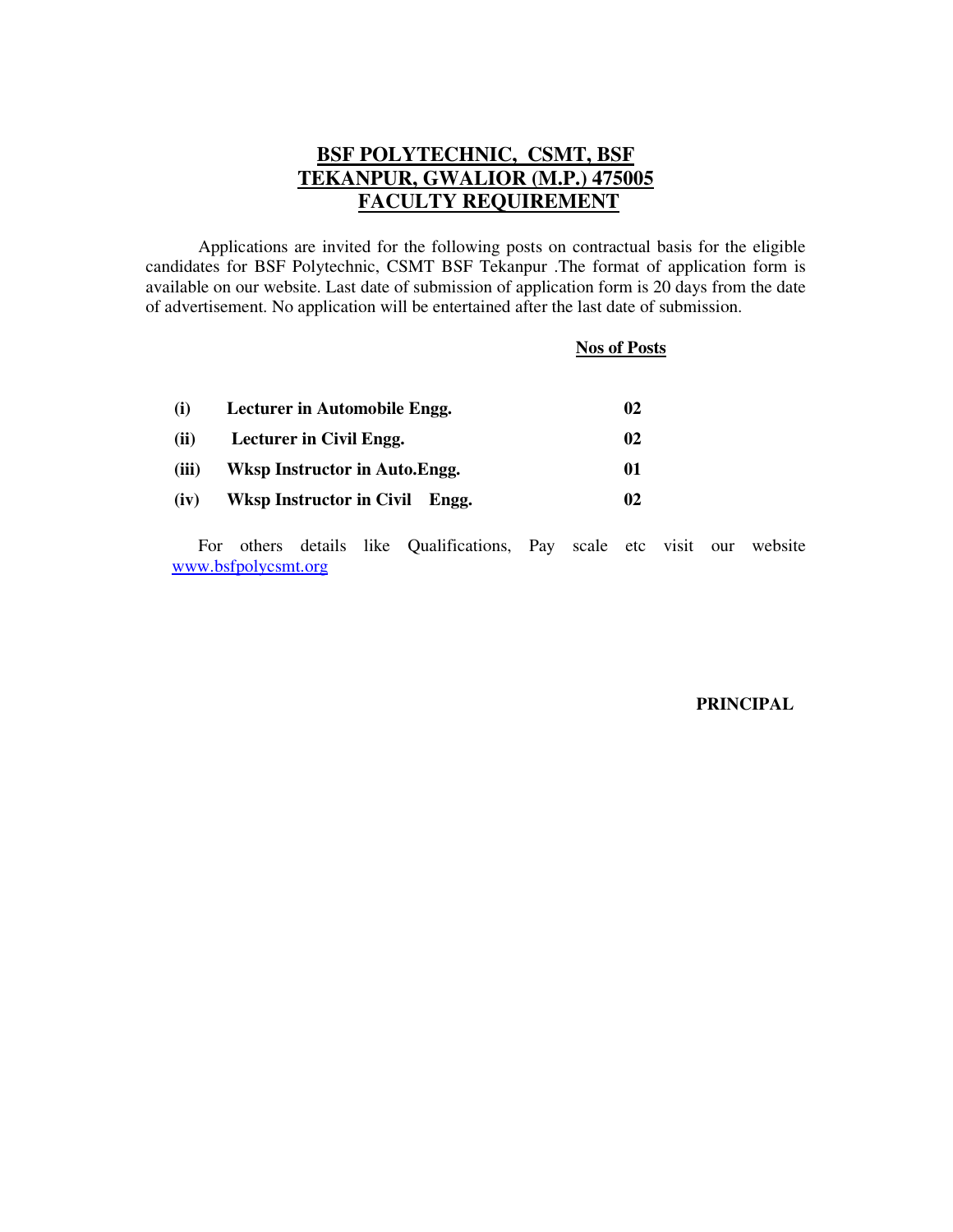# **BSF POLYTECHNIC, CSMT, BSF ACADEMY TEKANPUR, GWALIOR (M.P.) 475005 FACULTY REQUIREMENT**

Applications are invited for the following posts on contractual basis for the eligible candidates at BSF Polytechnic, CSMT BSF Tekanpur on the format available on our website. Last date of submission of application form is 20 days from the date of advertisement. No application will be entertained after the last date of submission.

## **Nos of Posts**

| (i)   | Lecturer in Automobile Engg.   |    |
|-------|--------------------------------|----|
| (ii)  | Lecturer in Civil Engg.        | 02 |
| (iii) | Wksp Instructor in Auto. Engg. | 01 |
| (iv)  | Wksp Instructor in Civil       | 02 |

### A. **EDUCATIONAL QUALIFICATION**

**B**.

|                                 | (i)                                                                   | <b>Lecturer in Automobile Engg.</b>                                                                                                      |  |                |                                                                                                                                                                                                                                                     |  |
|---------------------------------|-----------------------------------------------------------------------|------------------------------------------------------------------------------------------------------------------------------------------|--|----------------|-----------------------------------------------------------------------------------------------------------------------------------------------------------------------------------------------------------------------------------------------------|--|
|                                 |                                                                       | A- Education Qualifications:-                                                                                                            |  |                | As per AICTE Norms                                                                                                                                                                                                                                  |  |
|                                 |                                                                       | B.E. / B.Tech /B.S. in relevant discipline of Engineering /Technology                                                                    |  |                |                                                                                                                                                                                                                                                     |  |
|                                 |                                                                       | with First class or equivalent.                                                                                                          |  |                |                                                                                                                                                                                                                                                     |  |
|                                 | (ii)                                                                  | <b>Lecturer in Civil Engineering</b>                                                                                                     |  | :              |                                                                                                                                                                                                                                                     |  |
|                                 |                                                                       | <b>A-Education Qualifications:-</b>                                                                                                      |  |                | As per AICTE Norms                                                                                                                                                                                                                                  |  |
|                                 | B.E. / B.Tech /B.S. in relevant discipline of Engineering /Technology |                                                                                                                                          |  |                |                                                                                                                                                                                                                                                     |  |
| with First class or equivalent. |                                                                       |                                                                                                                                          |  |                |                                                                                                                                                                                                                                                     |  |
|                                 | (iii)<br>(iv)                                                         | <b>Wksp Instructor in Auto. Engg. a)</b> Three years Diploma with First Division                                                         |  | desirable.     | in Automobile Engg.<br>b) Three years working experience in<br>conducting practical classes at college level<br>Wksp Instructor in Civil Engg. a) Three years Diploma with First Division<br>in Civil Engg.<br>b) Three years working experience in |  |
|                                 |                                                                       |                                                                                                                                          |  |                | conducting practical classes at college le<br>Level desirable.                                                                                                                                                                                      |  |
| Β.                              |                                                                       | <b>PAY SCALE</b>                                                                                                                         |  |                |                                                                                                                                                                                                                                                     |  |
|                                 | (i)<br>(i)<br>(iii)<br>(iv)                                           | Lecturer in Automobile Engineering:<br>Lecturer in Civil Engineering<br>Wksp Instructor in Auto. Engg.<br>Wksp Instructor in Civil Engg. |  | $\ddot{\cdot}$ | Consolidated Pay. 30000/- P.M.<br>Consolidated Pay. 30000/- P.M.<br>Consolidated Pay. 19000/- P.M<br>Consolidated Pay. 19000/- P.M                                                                                                                  |  |
|                                 |                                                                       |                                                                                                                                          |  |                | $-2-$                                                                                                                                                                                                                                               |  |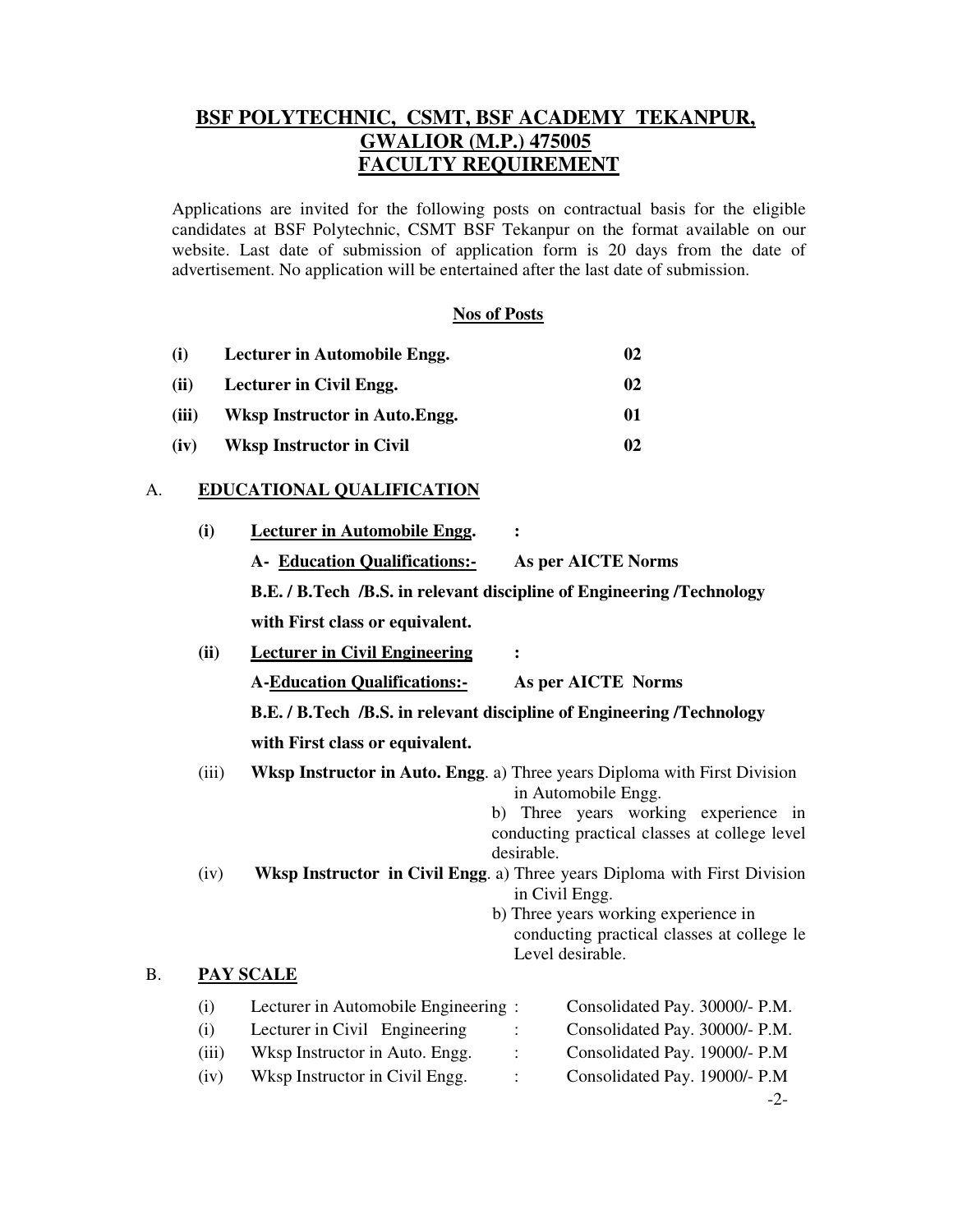## C. **AGE**

- (i) Lecturer in Automobile Engineering : Minimum 21 years and Maximum 40 years
- (ii) Lecturer in Civil Engg. : Minimum 21 years and Maximum 40 years
- (iii) Wksp Instructor in Automobile Engg.: Minimum 18 years and Maximum 40 years
- (iv) Wksp Instructor in Civil Engg : Minimum 18 years and Maximum 40 years

## D. **APPLICATION PROCESSING FEE :**

 Completed application form should be accompanied by a Demand Draft of Rs. 500/- (Not Refundable).The Demand Draft must be drawn in favor of the **"CSMT, EDUCATION FUND" PAYABLE AT SBI TEKANPUR Branch-8284.** 

## E. **SUBMISSION OF APPLICATION**:

 Complete filled up application form along with complete bio-data, including all the details regarding educational qualification with percentage and division, starting from Matric, cast certificate if available and other information, if any, along with Photostat copies of all certificates, proof of age, self addressed envelope of Rs. 40/- stampage and one copy of recent passport size photo should reach to the office of the PRINCIPAL, BSF POLYTECHNIC CSMT TEKANPUR GWALIOR (MP) 475005. Candidate should clearly state whether he/she falls under creamy layer or not.

## F. **INFORMATION TO CANDIDATE**

- (i) The job is purely non-public.
- (ii) DA, HRA, TPT & EPF are not admissible as per BSF Education Fund Committee.
- (iii) Last date of submission of application form is 20 days from the date of advertisement. No application will be entertained after the last date of submission
- (iv) If any application forms found incomplete in any manner, they will be rejected without any intimation.
- (v) Interview / Selection test will be held at Tekanpur, Distt. Gwalior (MP) on date which will be communicated to shortlisted eligible candidate. No TA/DA is admissible for appearing in interview/test.
- (vi) The Institute reserves the right to call only the short listed candidates for interview.

Principal